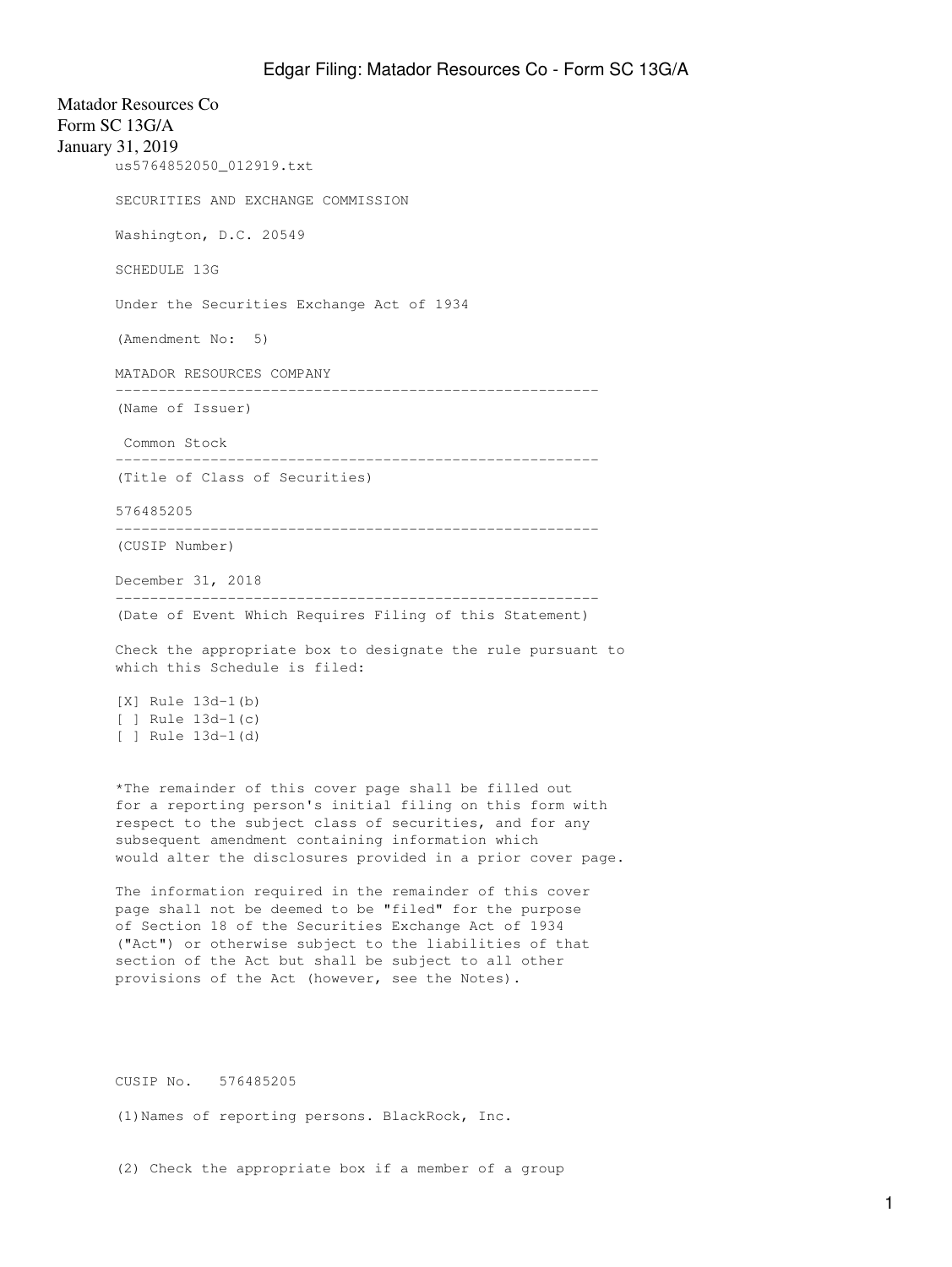```
(a) [ ]
(b) [X]
(3) SEC use only
(4) Citizenship or place of organization
Delaware
Number of shares beneficially owned by each reporting person with:
(5) Sole voting power
 12484880
(6) Shared voting power
 0
(7) Sole dispositive power
 12834279
(8) Shared dispositive power
 0
(9) Aggregate amount beneficially owned by each reporting person
 12834279
(10) Check if the aggregate amount in Row (9) excludes certain shares
(11) Percent of class represented by amount in Row 9
 11.0%
(12) Type of reporting person
HC
Item 1.
Item 1(a) Name of issuer:
-----------------------------------------------------------------------
MATADOR RESOURCES COMPANY
Item 1(b) Address of issuer's principal executive offices:
-----------------------------------------------------------------------
5400 LBJ FREEWAY, STE. 1500
DALLAS TX 75240
```
Item 2.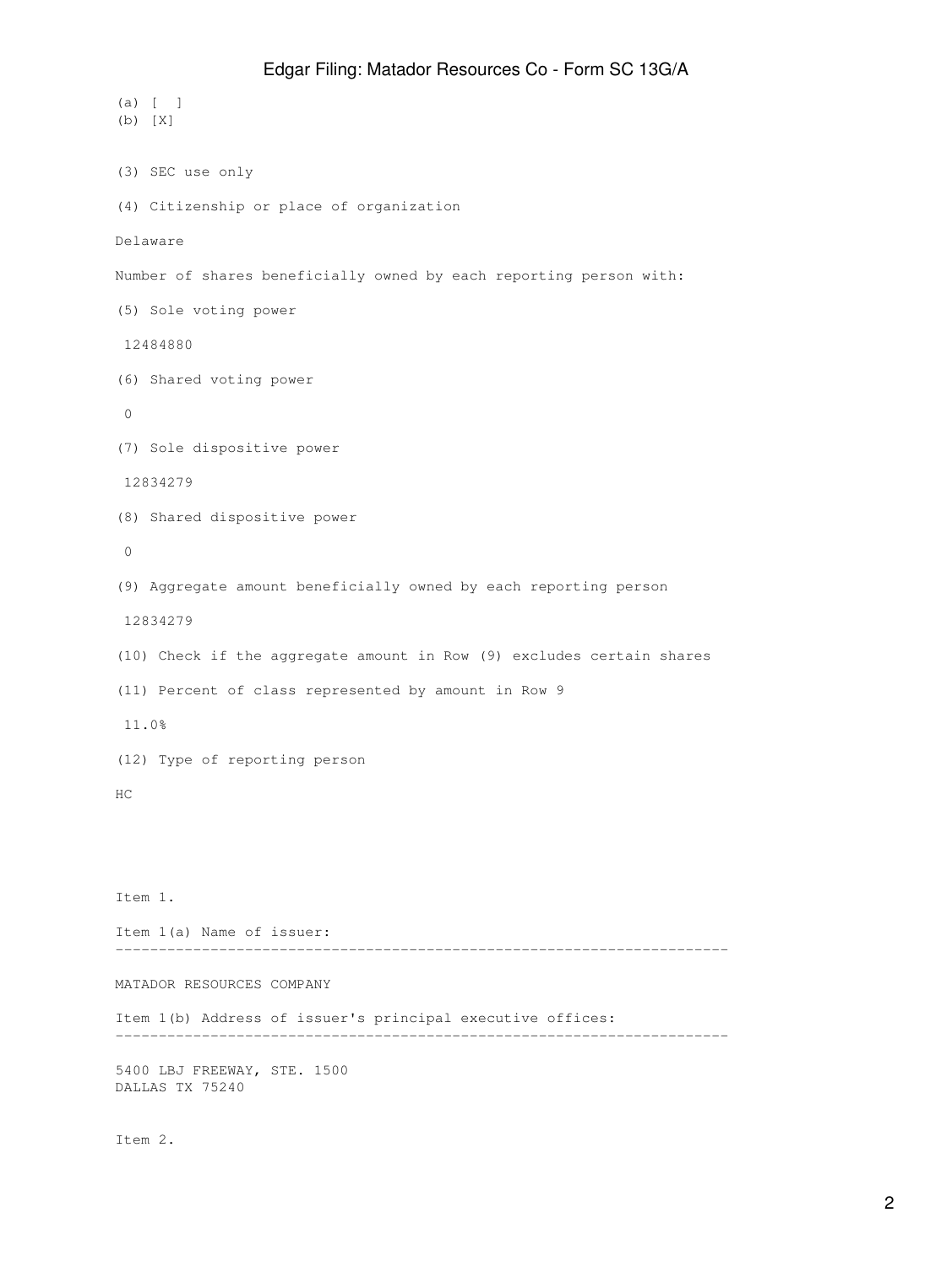2(a) Name of person filing: ---------------------------------------------------------------------- BlackRock, Inc. 2(b) Address or principal business office or, if none, residence: ----------------------------------------------------------------------- BlackRock, Inc. 55 East 52nd Street New York, NY 10055 2(c) Citizenship: -------------------------------------------------------------------- See Item 4 of Cover Page 2(d) Title of class of securities: ------------------------------------------------------------------- Common Stock 2(e) CUSIP No.: See Cover Page Item 3. If this statement is filed pursuant to Rules  $13d-1(b)$ , or  $13d-2(b)$  or  $(c)$ , check whether the person filing is a: [ ] Broker or dealer registered under Section 15 of the Act; [ ] Bank as defined in Section 3(a)(6) of the Act; [ ] Insurance company as defined in Section 3(a)(19) of the Act; [ ] Investment company registered under Section 8 of the Investment Company Act of 1940; [ ] An investment adviser in accordance with Rule  $13d-1$  (b) (1) (ii) (E); [ ] An employee benefit plan or endowment fund in accordance with Rule  $13d-1(b)$  (1)(ii)(F); [X] A parent holding company or control person in accordance with Rule  $13d-1(b)$  (1)(ii)(G); [ ] A savings associations as defined in Section 3(b) of the Federal Deposit Insurance Act (12 U.S.C. 1813); [ ] A church plan that is excluded from the definition of an investment company under section 3(c)(14) of the Investment Company Act of 1940; [ ] A non-U.S. institution in accordance with Rule  $240.13d-1(b)(1)(ii)(J);$ [ ] Group, in accordance with Rule 240.13d-1(b)(1)(ii)(K). If filing as a non-U.S. institution in accordance with Rule  $240.13d-1$ (b)(1)(ii)(J), please specify the type of institution:

Item 4. Ownership

Provide the following information regarding the aggregate number and percentage of the class of securities of the issuer identified in Item 1.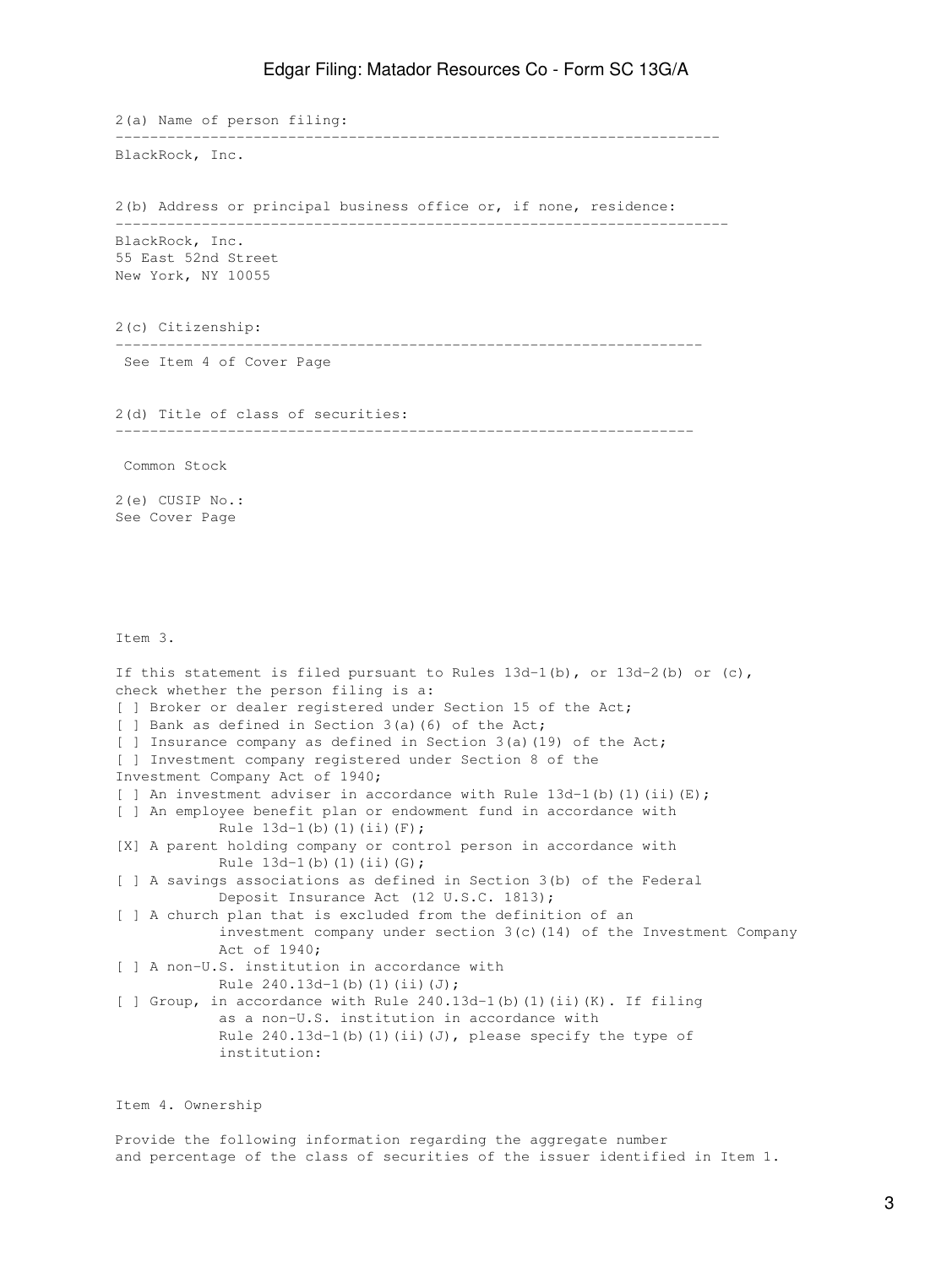Amount beneficially owned: 12834279 Percent of class 11.0% Number of shares as to which such person has: Sole power to vote or to direct the vote 12484880 Shared power to vote or to direct the vote 0 Sole power to dispose or to direct the disposition of 12834279 Shared power to dispose or to direct the disposition of 0

Item 5.

Ownership of 5 Percent or Less of a Class. If this statement is being filed to report the fact that as of the date hereof the reporting person has ceased to be the beneficial owner of more than 5 percent of the class of securities, check the following [ ].

Item 6. Ownership of More than 5 Percent on Behalf of Another Person

 If any other person is known to have the right to receive or the power to direct the receipt of dividends from, or the proceeds from the sale of, such securities, a statement to that effect should be included in response to this item and, if such interest relates to more than 5 percent of the class, such person should be identified. A listing of the shareholders of an investment company registered under the Investment Company Act of 1940 or the beneficiaries of employee benefit plan, pension fund or endowment fund is not required.

 Various persons have the right to receive or the power to direct the receipt of dividends from, or the proceeds from the sale of the common stock of MATADOR RESOURCES COMPANY. No one person's interest in the common stock of MATADOR RESOURCES COMPANY is more than five percent of the total outstanding common shares.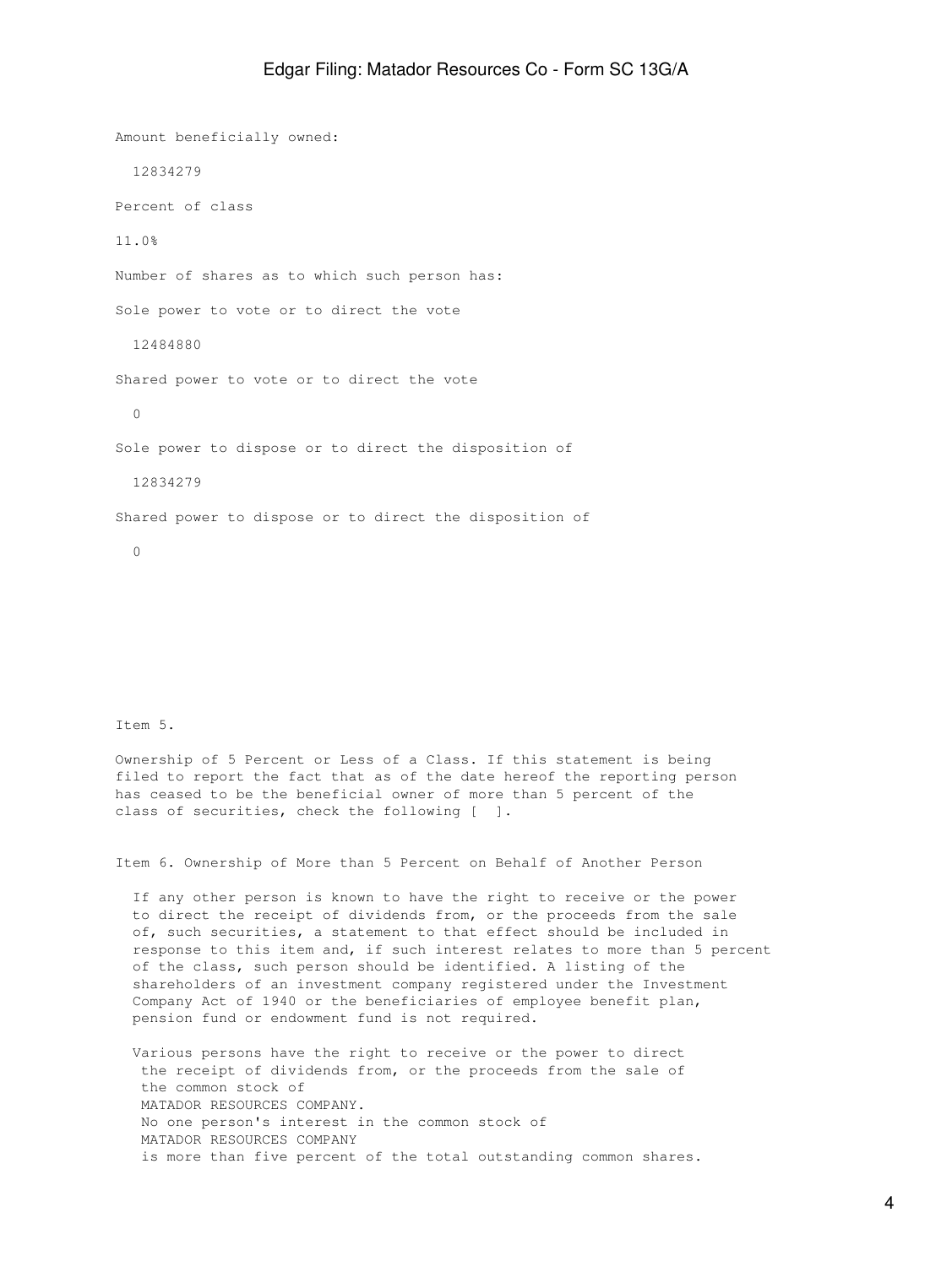Item 7. Identification and Classification of the Subsidiary Which Acquired the Security Being Reported on by the Parent Holding Company or Control Person.

See Exhibit A

Item 8. Identification and Classification of Members of the Group

If a group has filed this schedule pursuant to Rule  $13d-1$  (b) (ii)(J), so indicate under Item  $3(j)$  and attach an exhibit stating the identity and Item 3 classification of each member of the group. If a group has filed this schedule pursuant to Rule 13d-1(c) or Rule 13d-1(d), attach an exhibit stating the identity of each member of the group.

Item 9. Notice of Dissolution of Group

Notice of dissolution of a group may be furnished as an exhibit stating the date of the dissolution and that all further filings with respect to transactions in the security reported on will be filed, if required, by members of the group, in their individual capacity.

See Item 5.

Item 10. Certifications By signing below I certify that, to the best of my knowledge and belief, the securities referred to above were acquired and are held in the ordinary course of business and were not acquired and are not held for the purpose of or with the effect of changing or influencing the control of the issuer of the securities and were not acquired and are not held in connection with or as a participant in any transaction having that purpose or effect.

Signature.

After reasonable inquiry and to the best of my knowledge and belief, I certify that the information set forth in this statement is true, complete and correct.

Dated: January 29, 2019 BlackRock, Inc.

Signature: Spencer Fleming

-------------------------------------------

Name/Title Attorney-In-Fact

The original statement shall be signed by each person on whose behalf the statement is filed or his authorized representative. If the statement is signed on behalf of a person by his authorized representative other than an executive officer or general partner of the filing person, evidence of the representative's authority to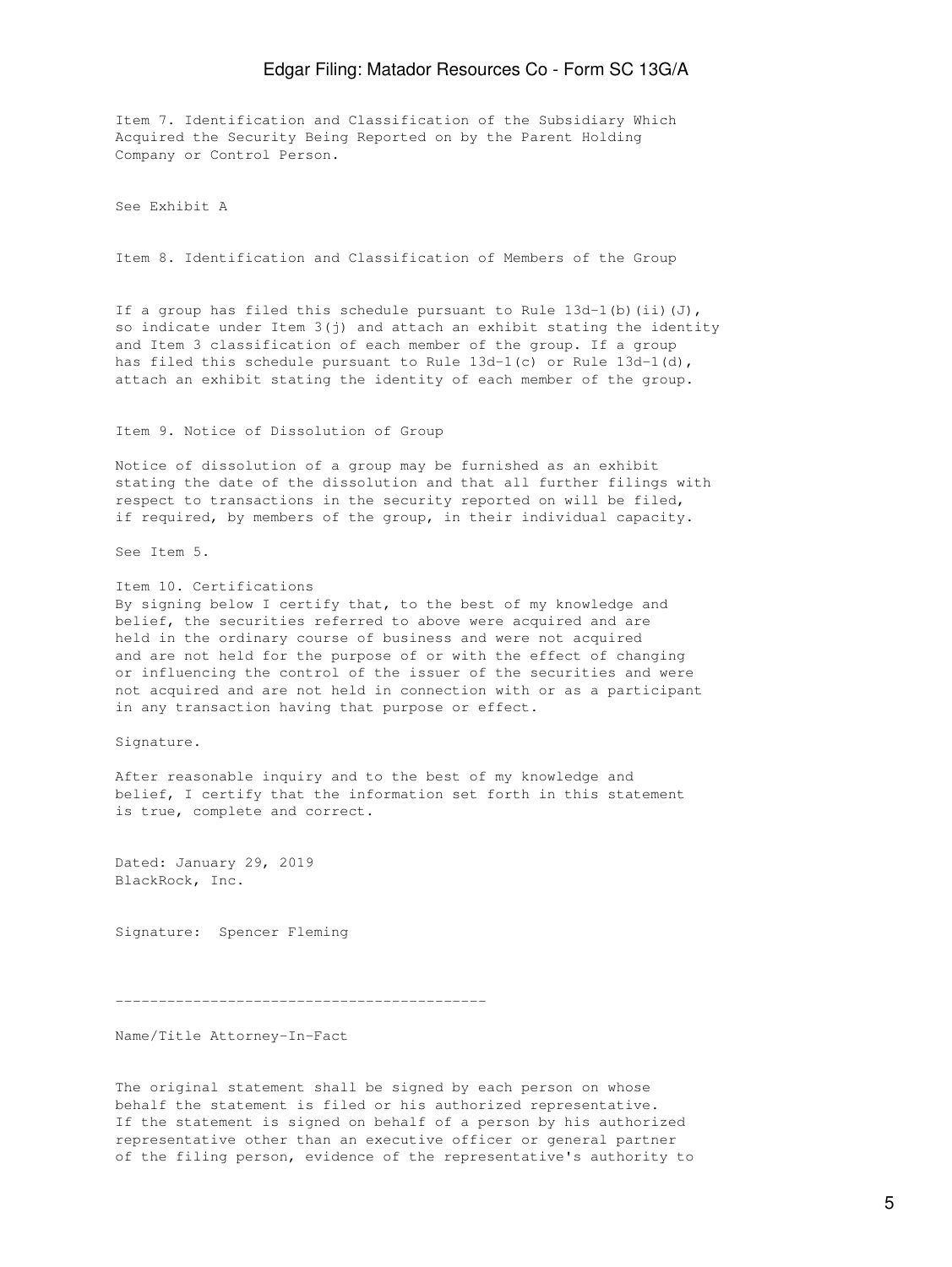sign on behalf of such person shall be filed with the statement, provided, however, that a power of attorney for this purpose which is already on file with the Commission may be incorporated by reference. The name and any title of each person who signs the statement shall be typed or printed beneath his signature.

Attention: Intentional misstatements or omissions of fact constitute Federal criminal violations (see 18 U.S.C. 1001).

Exhibit A

Subsidiary

 BlackRock Advisors, LLC BlackRock (Netherlands) B.V. BlackRock Fund Advisors\* BlackRock Institutional Trust Company, National Association BlackRock Asset Management Ireland Limited BlackRock Financial Management, Inc. BlackRock Japan Co., Ltd. BlackRock Asset Management Schweiz AG BlackRock Investment Management, LLC BlackRock Investment Management (UK) Limited BlackRock Asset Management Canada Limited BlackRock (Luxembourg) S.A. BlackRock Investment Management (Australia) Limited

\*Entity beneficially owns 5% or greater of the outstanding shares of the security class being reported on this Schedule 13G. Exhibit B

POWER OF ATTORNEY

The undersigned, BLACKROCK, INC., a corporation duly organized under the laws of the State of Delaware, United States (the "Company"), does hereby make, constitute and appoint each of Christopher Meade, Daniel Waltcher, Una Neary, Richard Cundiff, Charles Park, Enda McMahon, Arlene Klein, Con Tzatzakis, Karen Clark, David Maryles, Daniel Ronnen, John Stelley, Daniel Riemer, Elizabeth Kogut, Maureen Gleeson, Daniel Kalish and Spencer Fleming acting severally, as its true and lawful attorneys-in-fact, for the purpose of, from time to time, executing in its name and on its behalf, whether the Company individually or as representative of others, any and all documents, is acting certificates, instruments, statements, other filings and amendments to the foregoing (collectively, "documents") determined by such person to be necessary or appropriate to comply with ownership or control-person reporting requirements imposed by any United States or non-United States governmental or regulatory authority, Including without limitation Forms 3, 4, 5, 13D, 13F, 13G and 13H and any amendments to any of the Foregoing as may be required to be filed with the Securities and Exchange Commission, and delivering, furnishing or filing any such documents with the appropriate governmental, regulatory